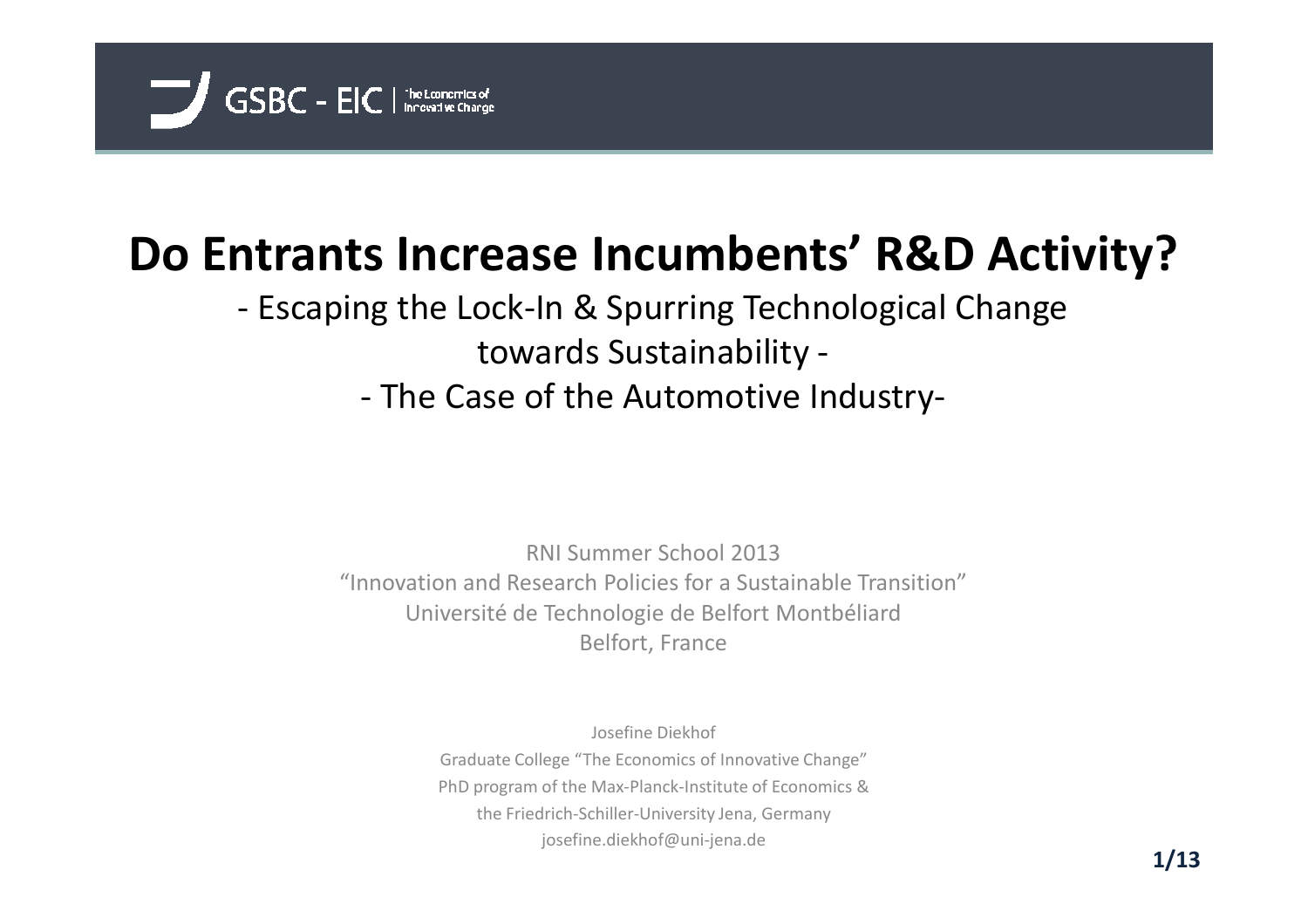



- 1. Objective
- 2. Theoretical Framework
- 3. Hypotheses
- 4. Methodology
- 5. Preliminary Results
- 6. Future Focus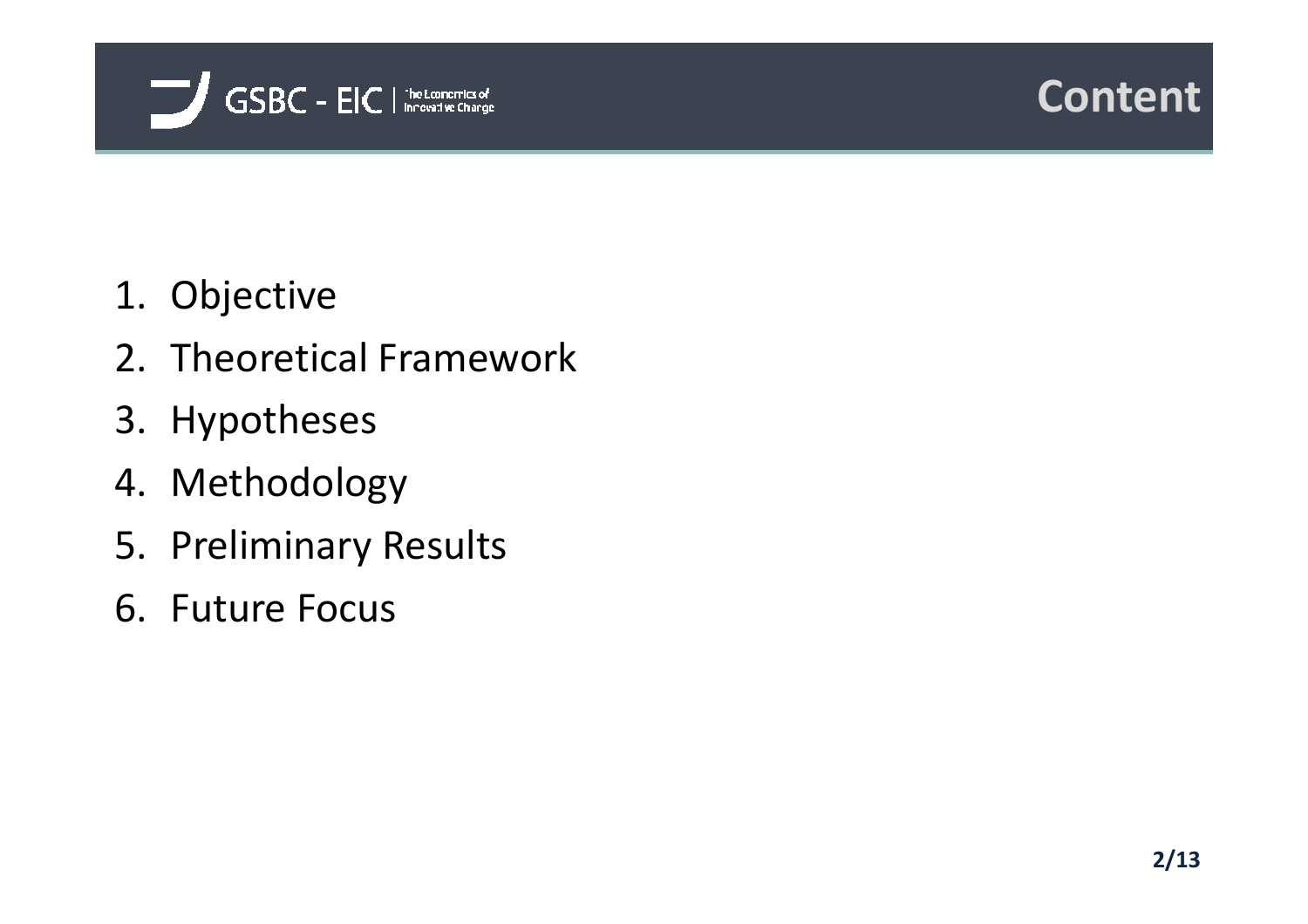



What drives and what hampers the transition of industries towards sustainability?How to escape from seemingly locked-in technologies?How to transit from niche to mass market adoption?**→ Entry dynamics?** 

# **Research Questions**

Do competitive forces imposed by entry spur

# **1) technological change?**

 $\rightarrow$  by promoting incumbents' R&D activity towards new trajectories

# **2) structural change?**

 $\rightarrow$  by encouraging a heterogeneous response of leading and following incumbents

#### **3) If yes, which entry characteristics are relevant to achieve these effects?**

 $\rightarrow$  number of entrants, R&D activity, technological expertise?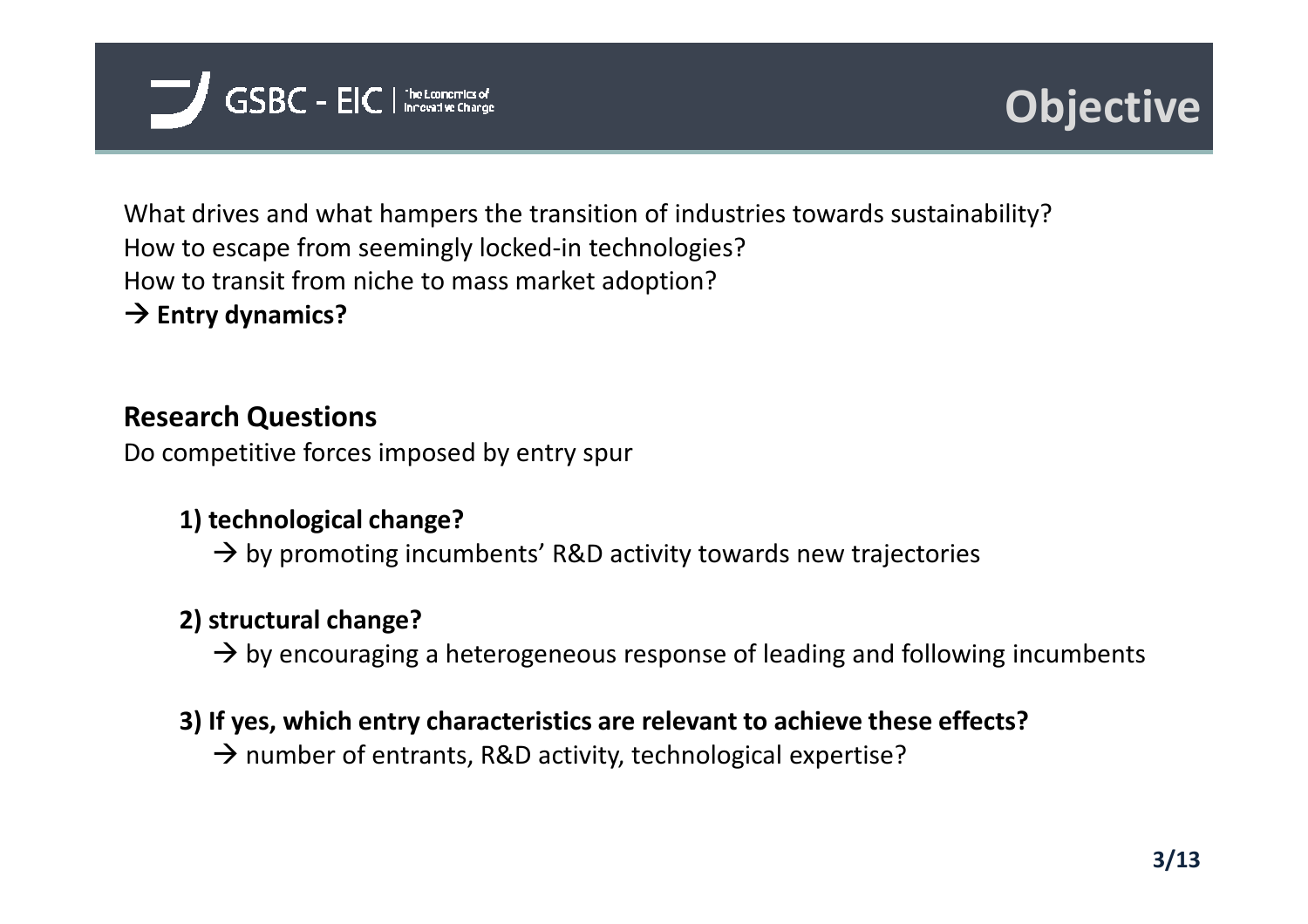

# **Entrants**

- new niche markets: new key players introduce DT
- flexible, innovative, no sunk costs
- DT destroy incumbents' knowledge stock, reduce entry barriers, facilitate entry
- **high incentives to foster disruptive technologies**

# **Incumbents**

- compete on incremental innovations, mature technology
- fixed routines & consistent decision behavior  $\rightarrow$  constrains response to changing environment<br>• DT cannibalizes profit from existing products
- DT cannibalizes profit from existing products
- markets for DT: small, slow market adoption, uncertain long-term profit
- $\rightarrow$  **low incentives to foster disruptive technologies**

Schumpeter (1911/1934; 1942); Malerbaet al.(2007); OECD (2011); Storey/Green (2010); Audretsch/Acs (1991); Tushman/Anderson (1986); Utterback (1994); Nelson/Winter (1982); Teece et al. (1997); Geroski (1995); Henderson/Clark (1990) Christensen (1997); Chandy/Tellis (2000); Gort/Klepper (1982)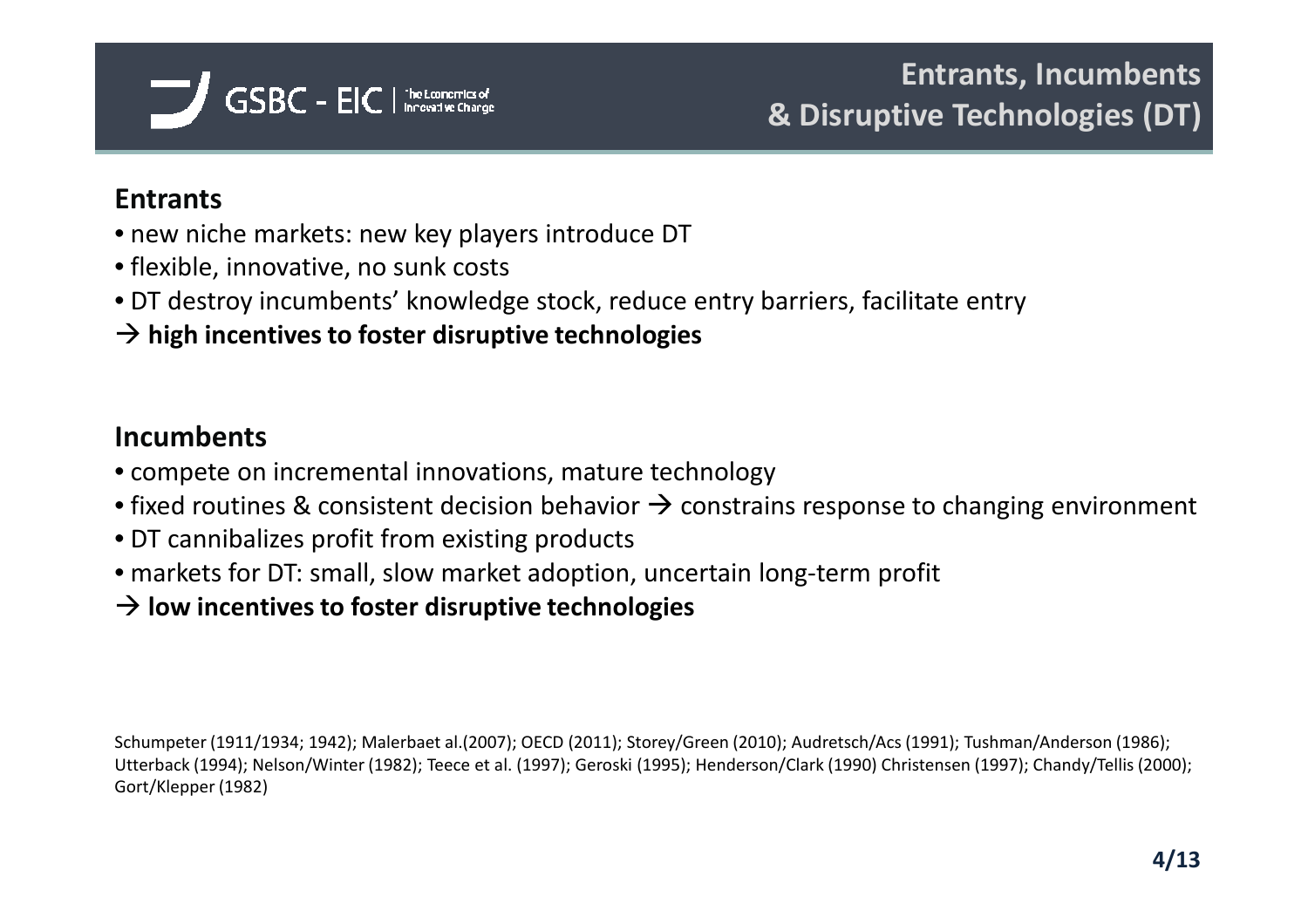

 importance of complementary forces, different **strength** and **challenges** (Hockerts/Wüstenhagen, 2010)

### **Entrants**

- market barriers
- fail to reach market penetration, target niche markets
- spur incumbents' R&D: (1) market presence (2) once they become challenging competitor

# **Incumbents**

- intentions in favor of dominant design
- once motivated: stronger innovative power  $\rightarrow$  large & in-depth R&D<br>• mass market adoption: stronger influential power, incremental innov
- mass market adoption: stronger influential power, incremental innovation, scale economies

**industry's transition towards sustainability**

- • research focus: domestic effects, quantitative entry (Aghion et al.,2009; Iacovone et al., 2011; Czarnitzki et al., 2008, 2011)
- **still outstanding: macro effects of qualitative entry on incumbents' R&D activity on product level**

**5/132**

**spur** 

**incumbents**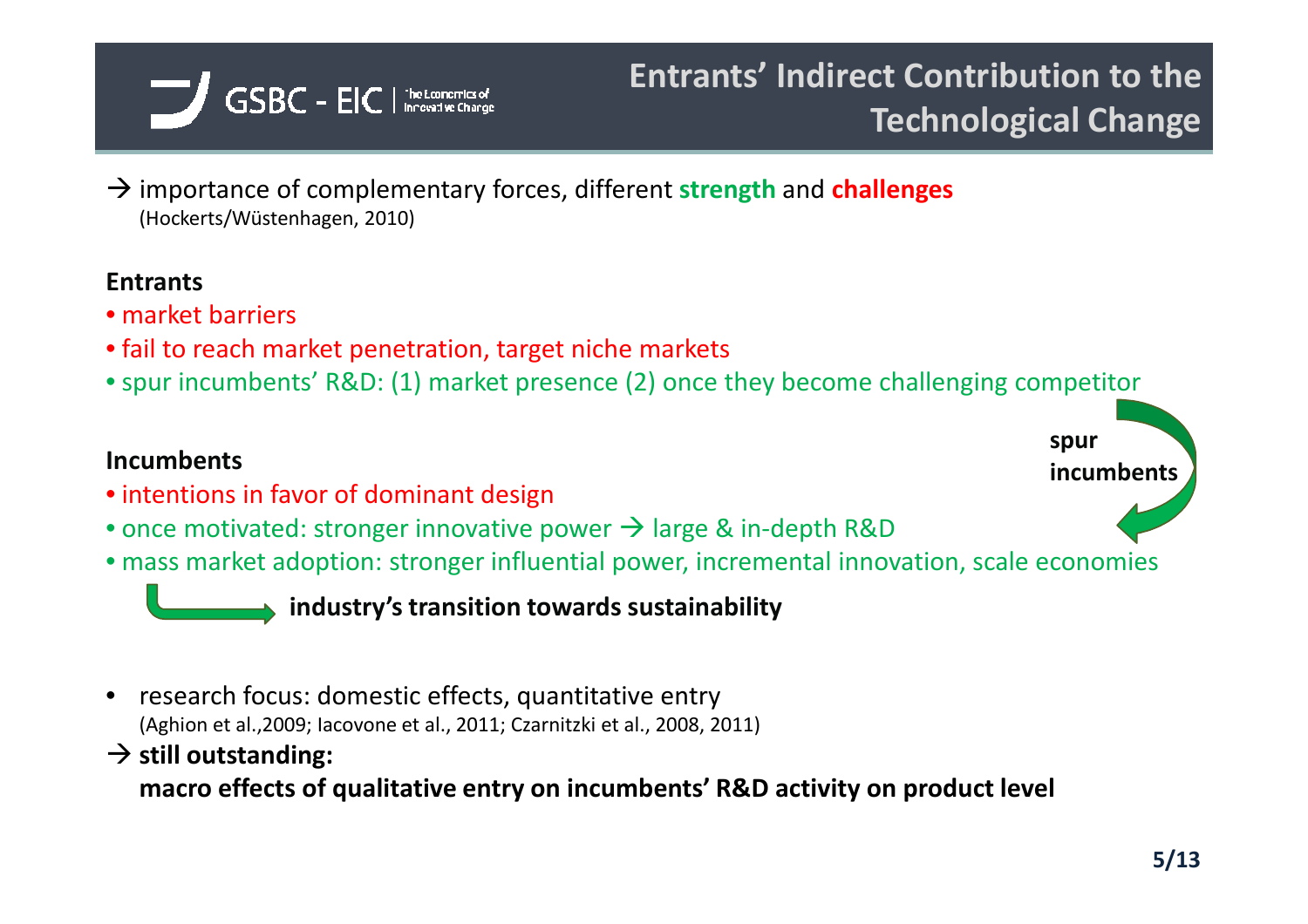

#### **Market structure**

- oligopoly structure, increasing concentration, leading incumbents, high entry barriers (van den Hoed 2007; Barkenbus 2009; Wang/Kimble 2010)
- environmental problems & regulatory forces open up entry opportunities (Pilkington/Dyerson, 2006; Wesseling et al., 2013)

### **Alternative Technical Vehicles (ATV)**

- disrupting technology (Christensen, 1997)
- provide opportunities for escaping locked-in technology (Cowan/Hultén, 1996)

#### **Ongoing transition** (Wesseling et al., 2013)

- incumbents' BEV patent share increased, their proportion on total BEV patenting decreased
- 5 start-up out of the 11 greatest patent holders ('03/'06 '07/'10)
	- $\rightarrow$  incumbents seem to struggle to keep up with the rate of technological development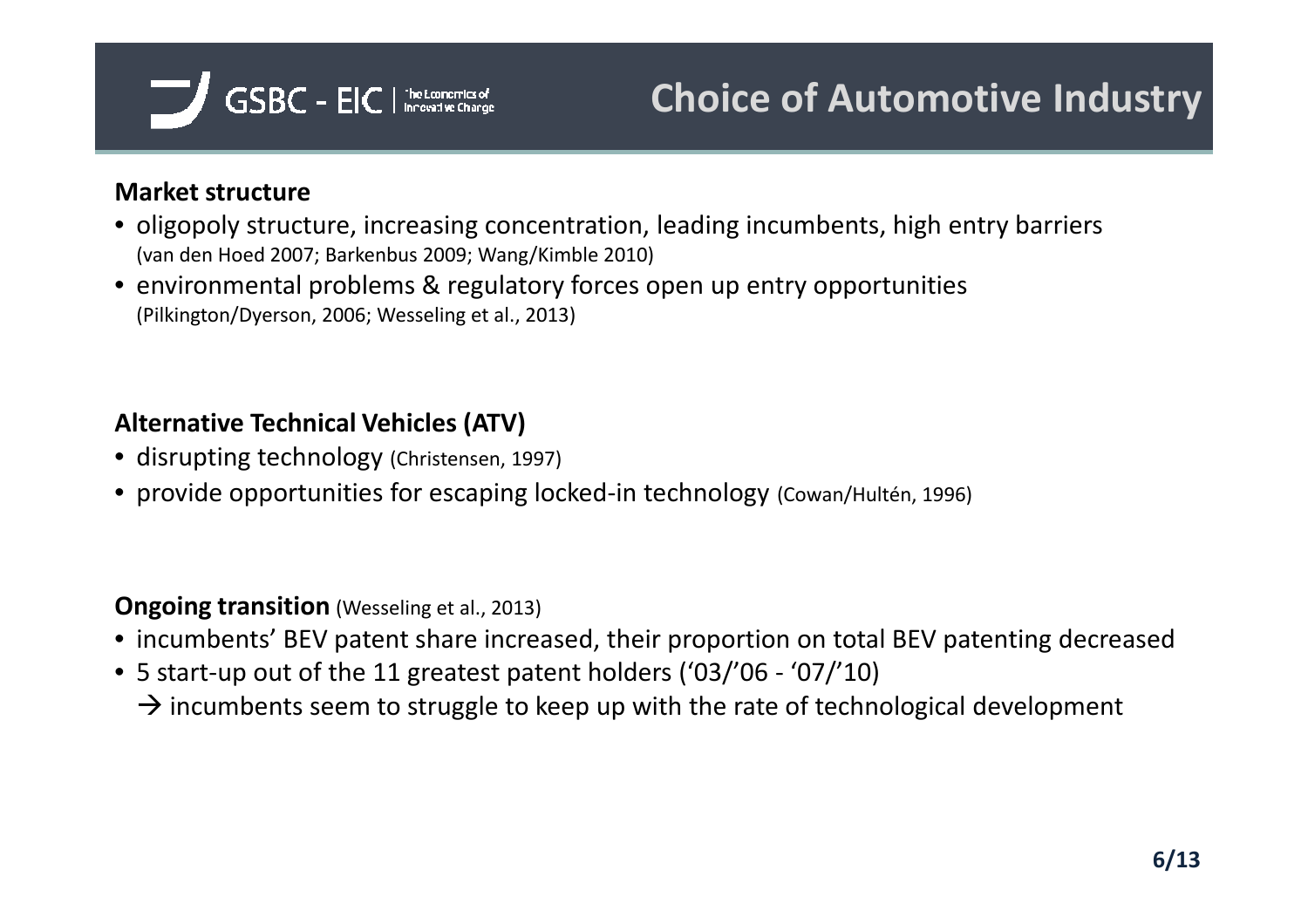

# **Technological Change:**

Quantitative Entry Forces

H1 [2]:

The **number of ATV entrants** has a positive [weakly/negative] effect

on leading [follower] incumbents' ATV patent activity

#### Qualitative Entry Forces

H3 [4]:Entrants' aggregated **ATV patents** have a positive [weakly/negative] effect on leading [follower] incumbents' ATV patent activity

# **Structural Change:**

H5: Heterogeneous responses of incumbent leaders and incumbents followers

# **Entry Characteristics:**

H6: Effect of entrants with high expertise is stronger than effect of entrants with low expertise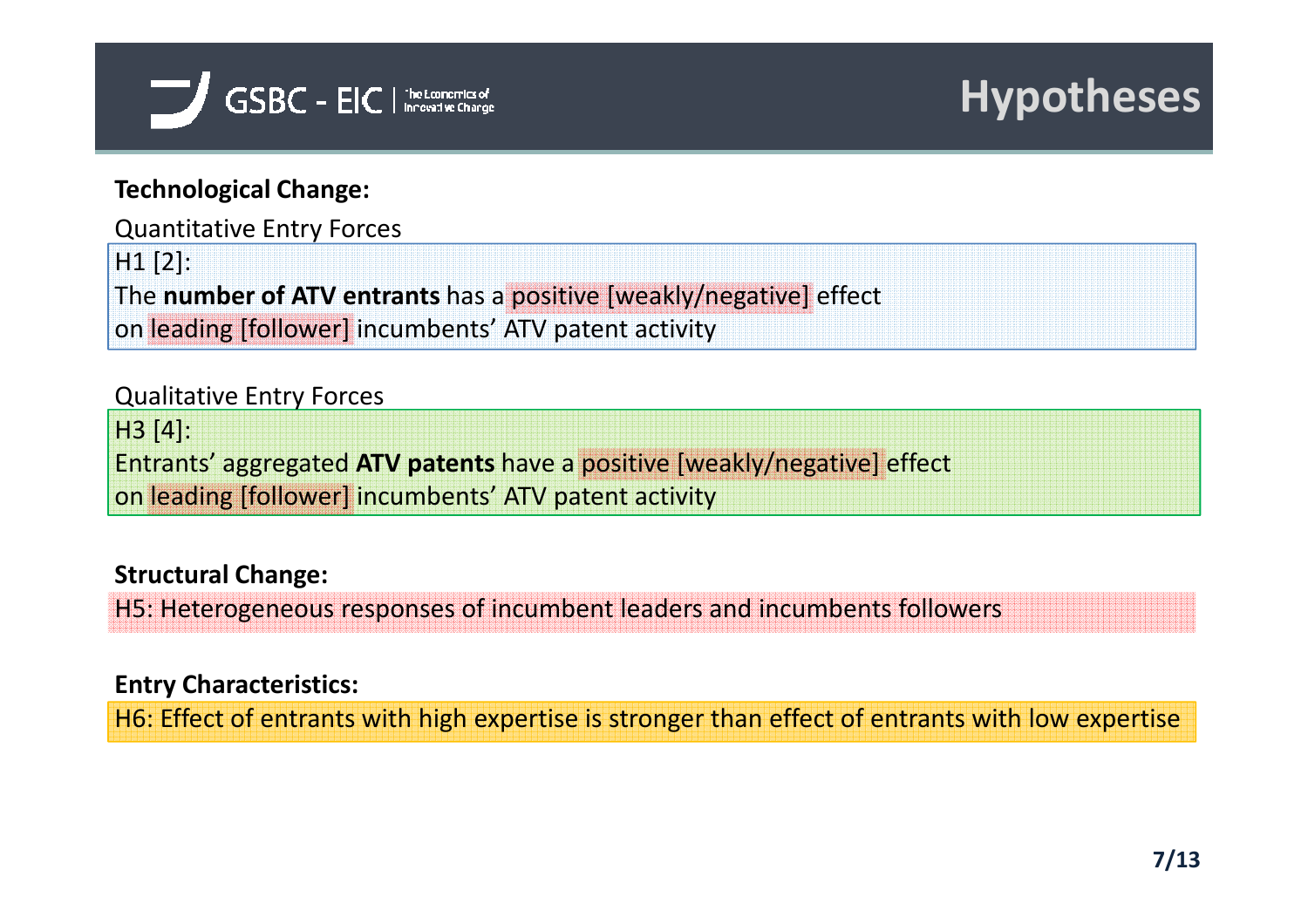

country  $i = 1$ ..., hc, oc,..., m incumbent: 15 largest OEMs (International Organization of Motor Vehicles)

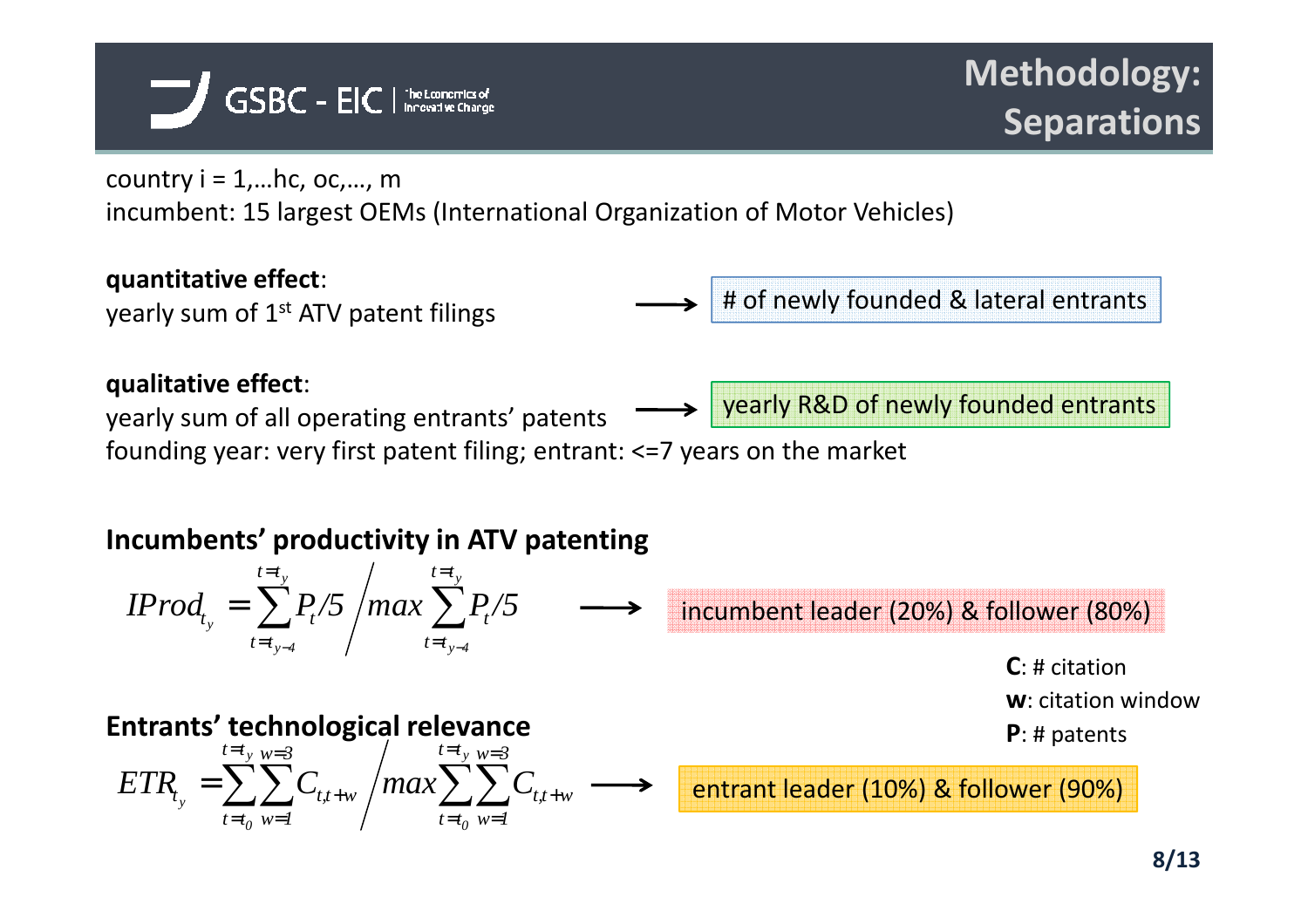

04/10/2013

# **Distribution of main Variables**



newly founded leading entrants' patents **Example 2012** and Solid 2013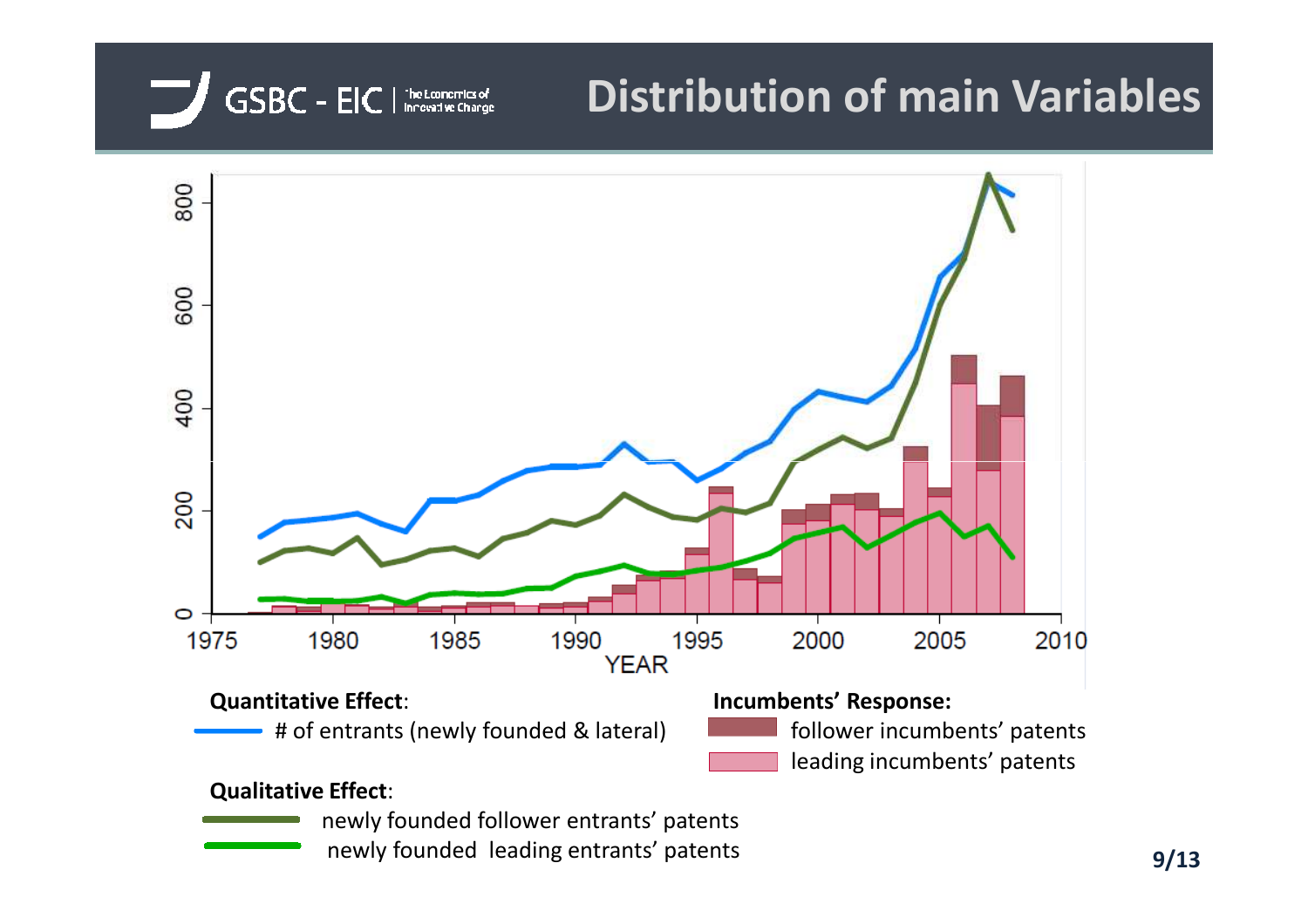

| $\mathbf{P}_{t,i,inc}$ | yearly # incumbents' individual ATV patents             |
|------------------------|---------------------------------------------------------|
| $NE_{t-x, i}$          | yearly # entrants (newly founded & lateral)             |
| $EP_{t-x, i, E}$       | yearly # newly founded entrants' aggregated ATV patents |

| A $_{t, \, \text{inc}}$ | Age<br>(from founding year( $1st$ patent filing) until t)                      |
|-------------------------|--------------------------------------------------------------------------------|
| $E_{t, Inc}$            | Experience in ATV research<br>(from 1 <sup>st</sup> ATV patent filing until t) |
| $IP_{t-1, \text{Inc}}$  | <b>External Factors</b>                                                        |

- PATSTAT patent data base: version 2012, > 80 national patent offices
- time period: 1977-2008
- negative binominal regression model for over-dispersed count data, fixed effects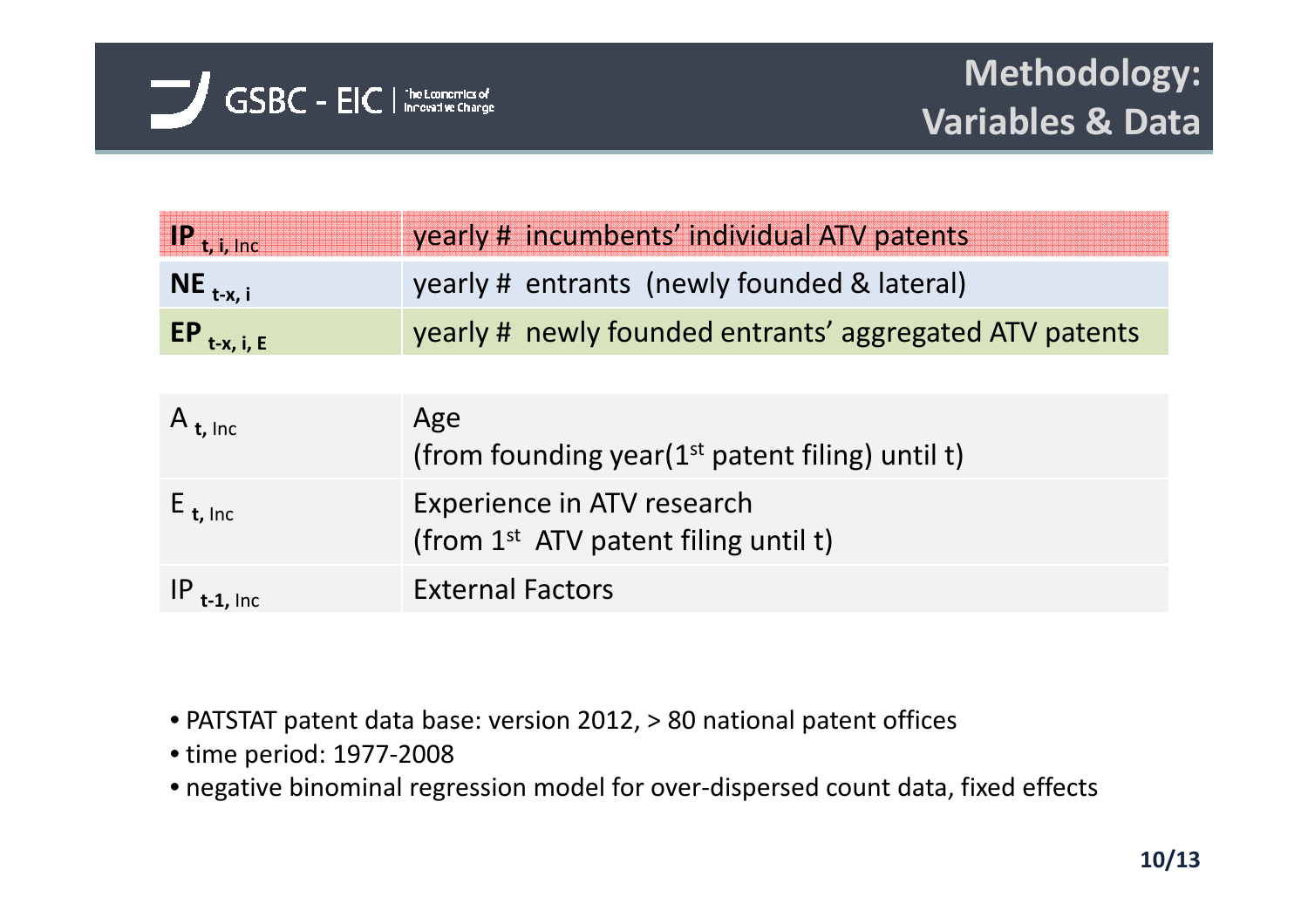# **Methodology: Model**



 $GSBC - EIC$  | The Leonorries of

*where t=1977,…,2008; i=1,…hc, oc,…,m; Inc= L, F ; Entrants: leader l=1, …, a; follower f=1, …b; lag years x=1, …, n*

 $\rightarrow$  Endogeneity: lag years, incumbents: application dates & entrants: publication dates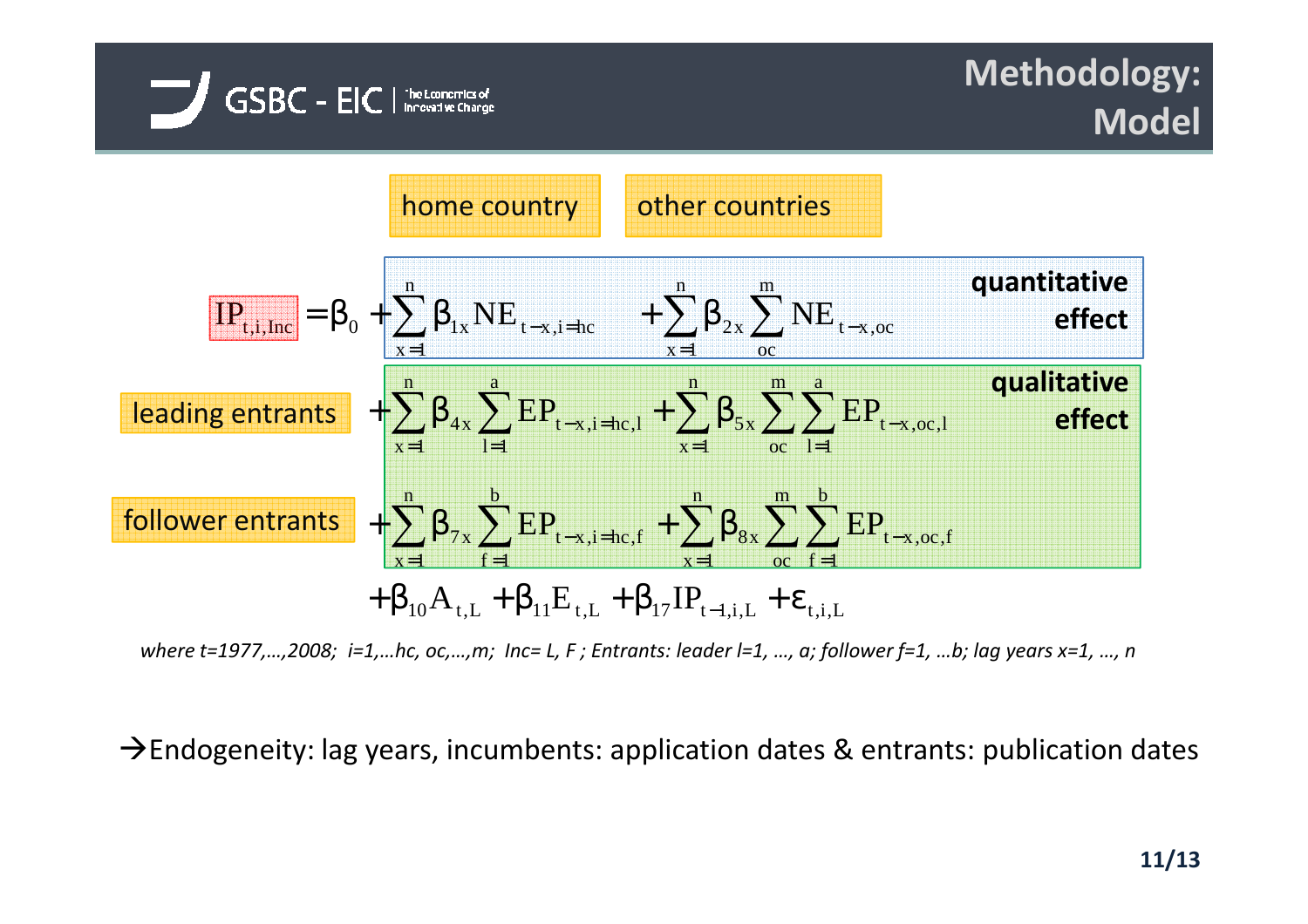|                                    |                                | <b>Following Incumbent</b> | <b>Leading Incumbent</b>      |                           |  |  |
|------------------------------------|--------------------------------|----------------------------|-------------------------------|---------------------------|--|--|
| Incumbents'<br><b>ATV Patents</b>  | <b>Quantitative Effect</b>     | <b>Qualitative Effect</b>  | <b>Quantitative Effect</b>    | <b>Qualitative Effect</b> |  |  |
| $#$ Entrants $HC$<br># Entrants OC | .0030<br>(.0054)<br>$.0050***$ |                            | .0067<br>(0065)<br>$-0.037**$ |                           |  |  |
|                                    | (.0013)                        |                            | (.0018)                       |                           |  |  |
| leading Entrants'<br>Patents HC    |                                | $-.0299**$<br>(.0137)      | $\leq$                        | $.0188*$<br>(.0111)       |  |  |
| leading Entrants'<br>Patents OC    |                                | .0030<br>(.0066)           |                               | $.0213***$<br>(.0081)     |  |  |
| follower Entrants'<br>Patents HC   | IV                             | $.0286**$<br>(.0136)       | $\mathsf{N}\,$                | $-0.053$<br>(.0120)       |  |  |
| follower Entrants'<br>Patents OC   |                                | $.0031**$<br>(.0016)       |                               | $-0.089***$<br>(.0027)    |  |  |
| $ATV$ Experience                   | $-0.0439**$<br>(.0219)         | $-0.0360$<br>(.0263)       | $.0900***$<br>(.0315)         | .0354<br>(.0323)          |  |  |
| Age                                | $.0246***$<br>(0079)           | $.0299***$<br>(0096)       | $-0.0164**$<br>(.0074)        | .0045<br>(.0084)          |  |  |
| $ATV$ Patents t-1                  | $.0637***$<br>(.0128)          | $.0734***$<br>(.0129)      | $.0041***$<br>(.0011)         | $.0053***$<br>(.0014)     |  |  |
| Constant                           | $-2.8954***$<br>(.3867)        | $-2.5725***$<br>(.3455)    | .3999<br>(.4544)              | $-0.3546$<br>$-(.3751)$   |  |  |
| <i><b>Observations</b></i>         | 591                            | 591                        | 141                           | 139                       |  |  |

Note: Standard errors in parentheses; \*, \*\*, \*\*\* indicate significance at the 90%, 95%, 99% level. **12/13**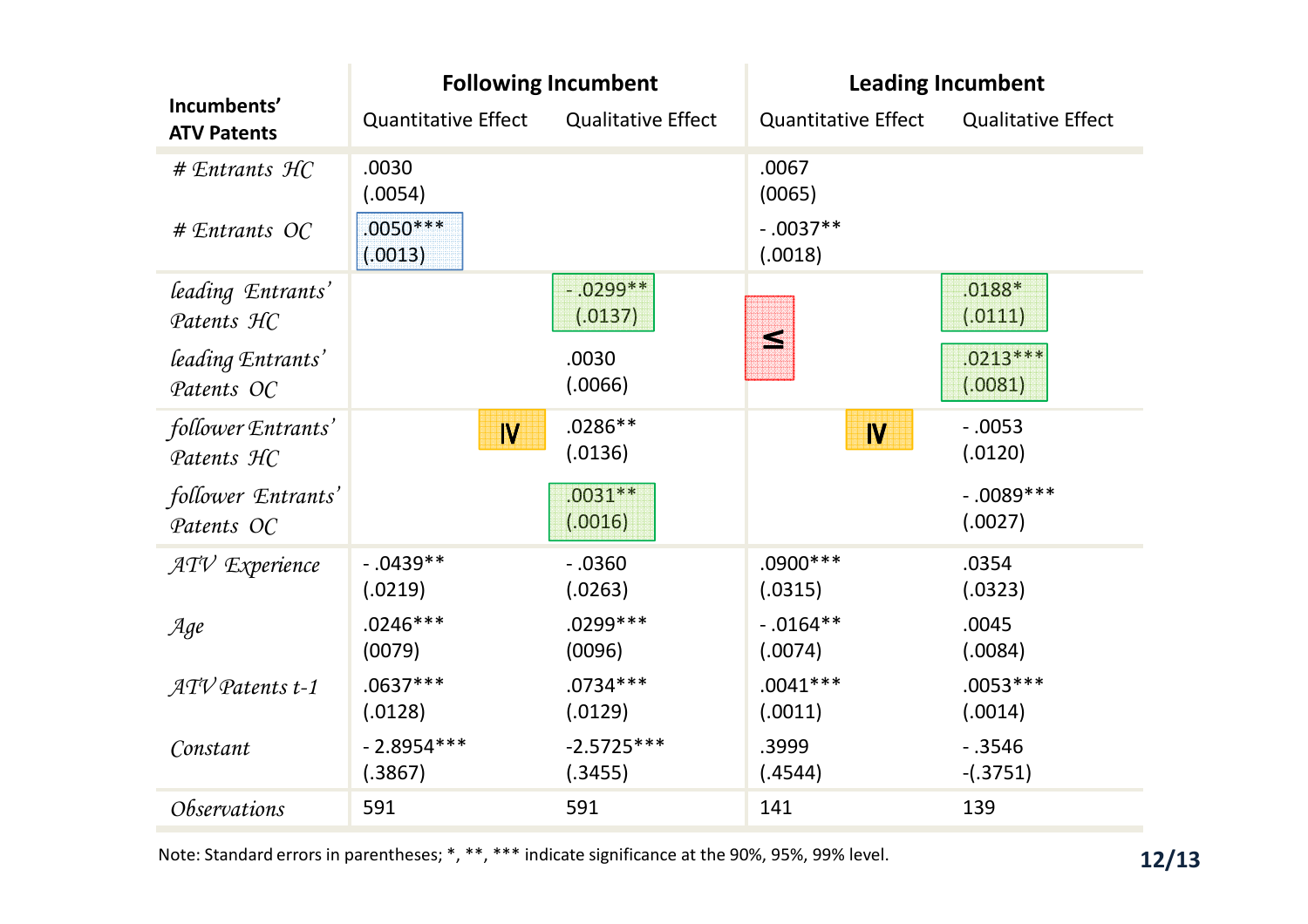

- control for incumbents' size, international orientation, patent propensity
- test robustness of results for different measures of : entrants' expertise & incumbents' productivity
- split entrant variable 'other countries' into: incumbents' relevant & irrelevant export countries
- consider exits, sailing ship invention of incumbents, technological-opportunities as a driver to innovate, OEM entrants vs. component entrants
- correlation of autoregressive term with ATV demand & R&D subsidies
- do incumbents file only defensive patents to block other firms?
- incumbents do not undertake in-house R&D, purchase patents or obtain patents by M&A $\rightarrow$  change in patent ownership available on the patent's electronic register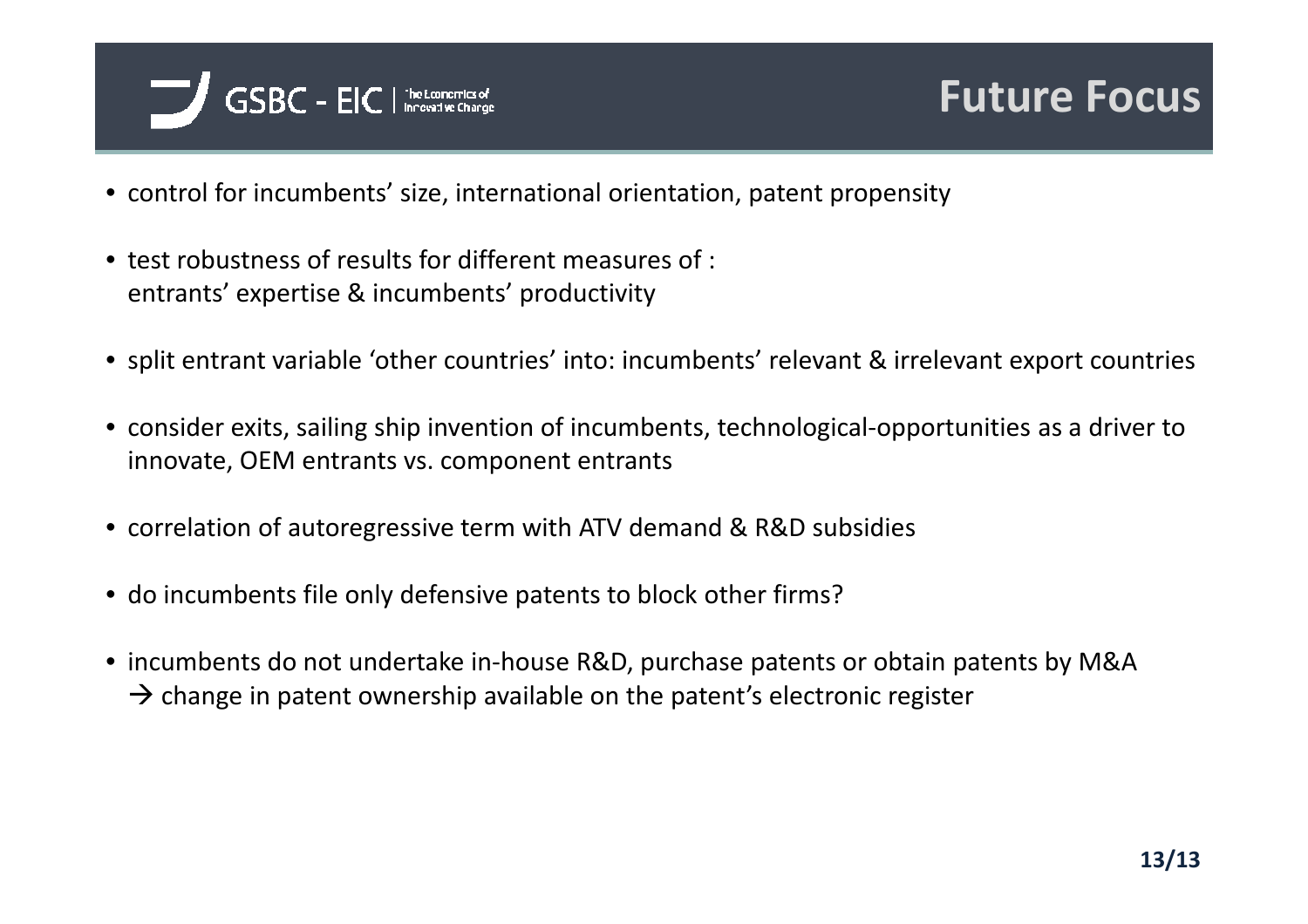

# **Thank you for your attention!**

Comments & Questions are welcome..

Josefine Diekhof Graduate College "The Economics of Innovative Change" PhD program of the Max-Planck-Institute of Economics &the Friedrich-Schiller-University Jena, Germanyjosefine.diekhof@uni-jena.de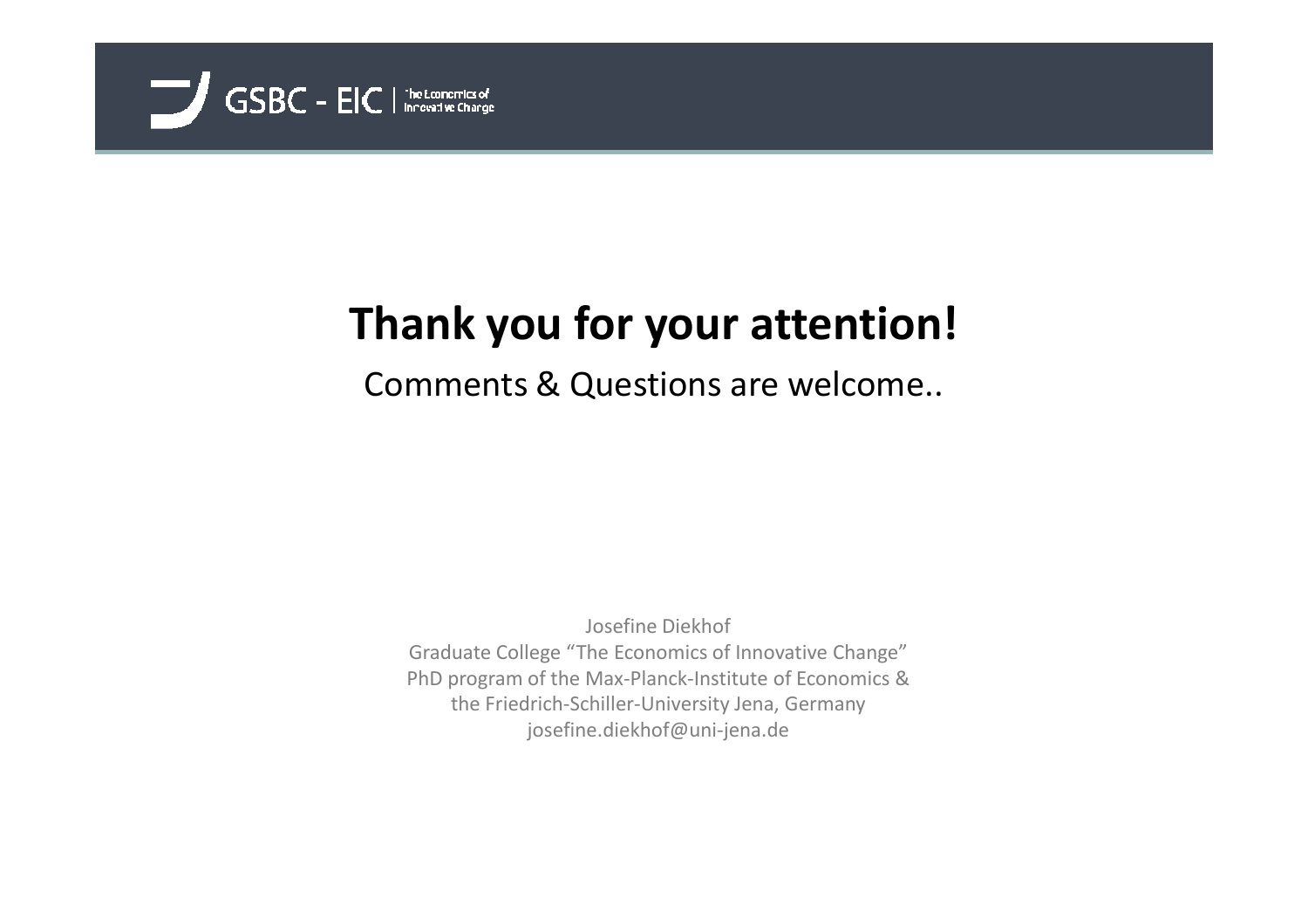

Acemoglu, D., Aghion, P., Zilibotti, F. (2006), Distance to Frontier, Selection, and Economic Growth, Journal of the European Economic Association, vol 4, pp 37-74.OECD (1994), *The Measurement of Scientific and Technological Activities: UsingPatent Data as Science and Technology Indicators*, Patent Manual, OECD/ GD(94)114. Archibugi, D., Pianta, M. (1996), *Measuring technological change through patents andinnovation survey*, Technovation, vol 16, p. 451-519.

Aghion, P. Blundell, R., Griffith, R., Howitt, P., Prantl, S. (2004), Entry and Productivity Growth: Evidence from Microlevel Panel Data, Journal of the European Economic Association, vol 2, pp 265-276.

Aghion, P., Blundell, Griffith, R., Howitt, P., Prantl, S. (2009), The Effects of Entry on Incumbent Innovation and Productivity, The Reviews of Economics and Statistics, vol91, pp 20-32.

Andersson, M., Braunerhjelm, P., Thulin, P. (2011), Creative Destruction and Productivity – Entrepreneurship by type, sector and sequence, working paper series from Swedish entrepreneurship forum.

Barkenbus, J. (2009), Our electric automotive future: CO2 savings through a disruptive technology, Policy and Society, vol 27, pp 399-410.

 Braunerhjelm, P., Borgman, B. (2004), Geographical Concentration, Entrepreneurship and Regional Growth: Evidence From Regional Data in Sweden, 1975-99, Regional Studies, vol 38, pp 929-948.

Brück, M., Eisert, R. (2011), SMA Solar gerät in den Strudel der Solarkrise, http://www.wiwo.de/unternehmen/energie/solartechnik-sma-solar-geraet-in-den-strudelder-solarkrise/7362154.html, retrieved: 20.12.12.

 Bureau van Dijk(2011), orbis - Company information around the globe, http://www.bvdinfo.com/Products/Company-Information/International/Orbis, retrieved: 19.12.12.

Chandy, R.K., Tellis, G.J. (2000), The Incumbent's Curse? Incumbency, Size, and Radical Product Innovation, Journal of Marketing, vol 64, pp1-17.

Cowan, R., Hultén S. (1996), Escaping lock-in: The case of the electric vehicle, Technological Forecasting and Social Change, vol. 53, pp 61-80.

Christensen, C.M. (1997), The Innovator's Dilemma: When New Technologies Cause Great Firms to Fail, Boston, Mass.: Harvard Business School Press.

Czarnitzki, D., Etro, F., Kraft, K. (2008), The Effect of Entry on R&D Investment of Leaders: Theory and EMpirical Evidence, ZEW discussion paper.

Czarnitzki, D., Etro, F., Kraft, K. (2011), Endogenous Market Structures and Innovatioby Leaders: an Empirical Test, Ca' Foscari University working paper.

Fritsch, M. (2012), New Business Formation and Regional Development – A Survey and Assessment of the Evidence, Forthcoming in Foundation and Trends in Entrepreneurship, 2013.

EPO (2011), *Publication Date*,https://register.epo.org/espacenet/help?lng=en&locale=de&topic=publicationdate, last visited 11:2011.

Fritsch, M., Mueller P. (2004), Effects of New Business Formation on Regional Development over Time, Regional Studies, vol 38, pp 961-975.

Geroski, P. (1995), What do we know about entry?, International Journal of Industrial Organization, vol 13,pp 421–440.

Greene, W. (2003), Econometric Analysis, 5th edition, Upper Saddle River: Prentice-Hall.

Handelsblatt (2012), http://www.handelsblatt.com/unternehmen/industrie/glaeubiger-stimmen-zu-q-cells-an-suedkoreaner-verkauft/7070090.html, retrieved: 20.12.12.

Hausman, J.A. (1978), Specification Tests in Econometrics, Econometrica, vol 46, pp 1251-1271.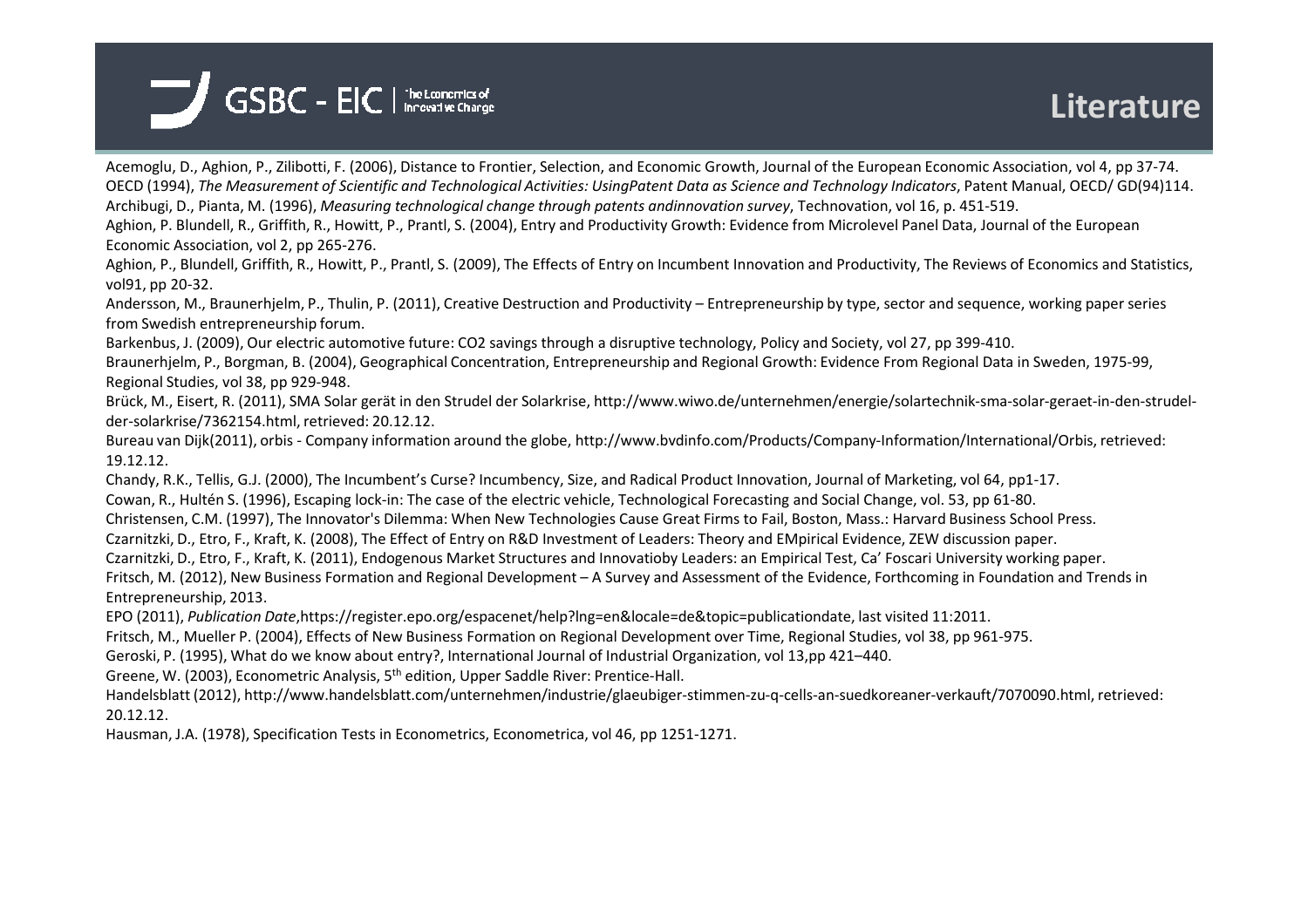

Henderson, R.M., Clark, K.B. (1990), Architectural Innovation: The Reconfiguration of Existing Product Technologies and the Failure of Established Firms, AdministrativeScience Quarterly, vol 35, pp 9-30.

Howitt, P., Mayer-Foulkes, D. (2005), R&D, Implementation, and Stagnation: A Schumpeterian Theory of Convergence Clubs, Journal of Money, Credit, and Banking, vol 37, pp 147-177.

Iakovone, L., Keller, W., Rauch, F. (2011), Innovation Responses to Import Competition, working paper.

 Malerba, F., Nelson, R., Orsenigo, L., Winter, S. (2007), Demand, innovation, and the dynamics of market structure: The role of experimental users and diversepreferences,Journal of Evolutionary Economics, vol 17, pp 371-399.

Nelson, R.R., Winter, S.G. (1982), An evolutionary theory of economic change, UnitedStates of America: President and Fellows of Harvard College.

Q-Cells (2011), http://www.q-cells.com/presse/article//Q-Cells-SE-erzielt-vierten-Weltrekord-im-laufenden-Geschaeftsjahr-mit-multikristallinem-Solarmodul.html, retrieved: 20.12.12.

Ritter, J.R. (2011), Founding dates for 9,396 firms going public in the U.S. during 1975-2011, http://bear.warrington.ufl.edu/ritter/foundingdates.htm, retrieved: 19.12.12.

Savin, I., Winker, P. (2012), Heuristic Optimization Methods for Dynamic Panel Data Model Selection: Application on the Russian Innovative Performance,Computational Economics, vol 39, no 4, pp 337-363.

Schumpeter, J.A. (1911/34), Die TheoriewirtschaftlicherEntwicklung (1911), Berlin: Duncker&Humblot; English edn: The Theory of Economic Development (1934). Cambridge, MA:Cambridge University Press.

Schumpeter,J.A. (1942), Capitalism, Socialism and Democracy, New York:Harper& Row.

Sutter, R.C. (2010), The Psychology of Entrepreneurship and the Technological Frontier – A Spatial Econometric Analysis of Regional Entrepreneurship in the United States, PhD Dissertation manuscript, George Mason University, Washington.

Teece, D.J., Pisano, G., Shuen, A. (1997), Dynamic Capabilities and StrategicManagement, Strategic Management Journal, vol 18, pp 509-533.

Van den Hoed, R. (2007), Sources of radical technological innovation: the emergence of fuel cell technology in the automotive industry, Journal of Cleaner Production, vol 15, pp 1014-1021.

van den Hoed, R. (2005), *Commitment to fuel cell technology? How to interpretcarmakers' efforts in this radical technology*, Journal of Power Sources, vol 141, p.265-271.

Van Stel, A.; Storey, D. (2004), The Link between Firm Births and Job Creation: Is there a Upas Tree Effect, Regional Studies, vol 38, pp 893-909. Wang, H., Kimble, C. (2010), Betting on Chinese electric cars? – analyzing BYD's capacity for innovation, International Journal Automotive Technology andManagement, vol 10, pp 77-92.

WIPO (2011), IPC Green Inventory, http://www.wipo.int/classifications/ipc/en/est/, retrieved: 02.12.12.

OECD Environment Directorate (2011), PATENT SEARCH STRATEGIES FOR THE IDENTIFICATION OF SELECTEDENVIRONMENT-RELATEDTECHNOLOGIES (ENV-TECH), retrieved: 20.12.12.

 McGrath, R.N. (1999), Effects of Incumbency and R&D Affiliation on the Legitimation of Electric Vehicle Technologies, Technological Forecasting and Social Change vol. 60,pp 247-262.

USPTO, USPTO will begin publishing patent application, http://www.uspto.gov/news/pr/2000/00-72.jsp.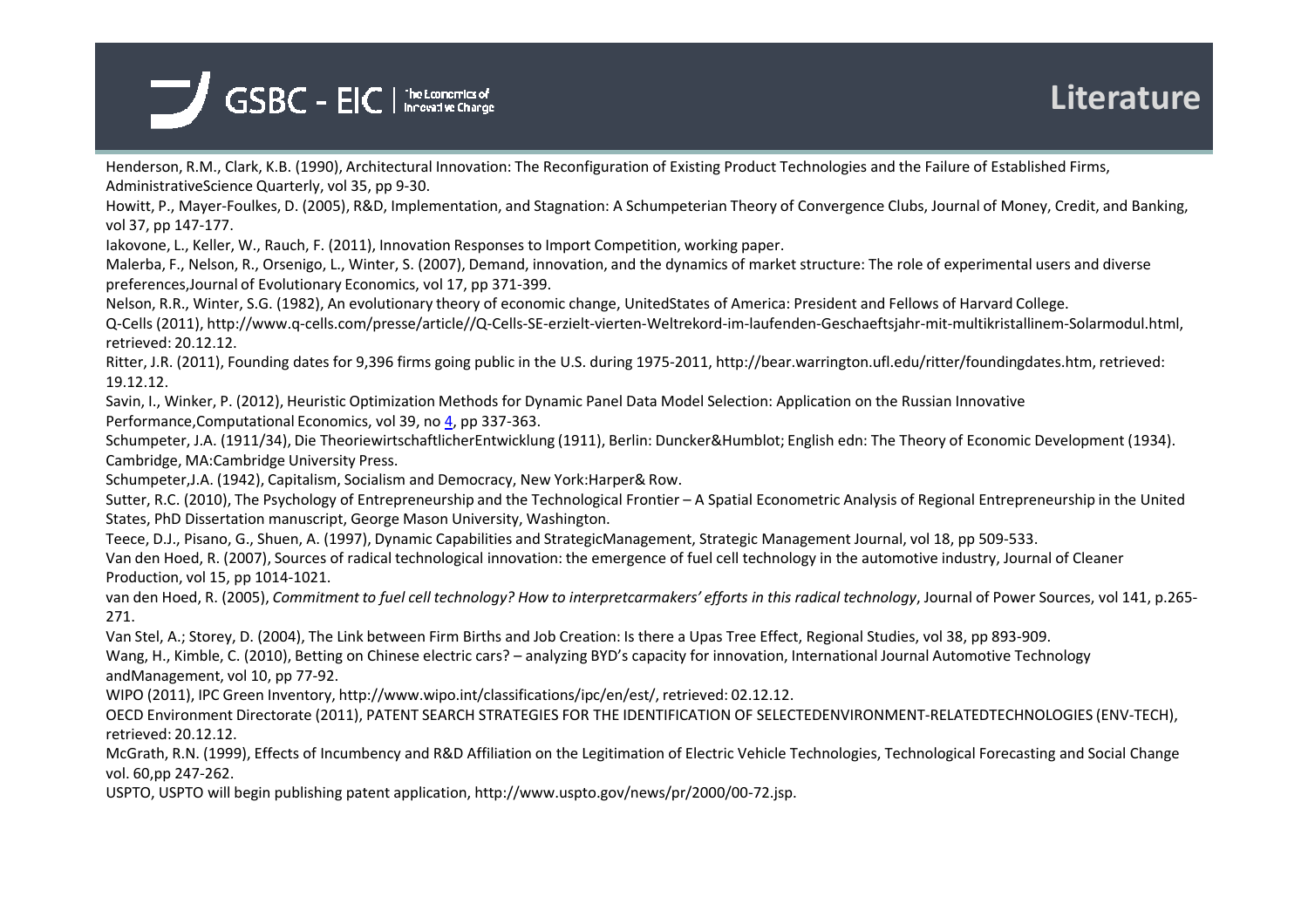

|                         | noATVp~p HavE1t OCavE1 LH~7YbfT LO~7YbfT FH~7YbfT FO~7Y |        |           |        |           |        |     |
|-------------------------|---------------------------------------------------------|--------|-----------|--------|-----------|--------|-----|
| noATVpaten~p            | 1.0000                                                  |        |           |        |           |        |     |
| HavE1to7YbfT            | 0.2420                                                  | 1.0000 |           |        |           |        |     |
| OCavE1to7Y~T            | 0.1599                                                  | 0.1006 | 1,0000    |        |           |        |     |
| $L$ HavEP $1$ to $7$ ~T | 0.1473                                                  | 0.8388 | 0.1085    | 1,0000 |           |        |     |
| LOCavE~7YbfT            | 0.1652                                                  | 0.1194 | 0.9433    | 0.0363 | 1.0000    |        |     |
| FHavEP1to7~T            | 0.4136                                                  | 0.8667 | 0.2450    | 0.5770 | 0.3175    | 1.0000 |     |
| FOCavE~7YbfT            | 0.1682                                                  | 0.1895 | 0.9732    | 0.2063 | 0.9094    | 0.2899 | 1.0 |
| age                     | 0.0004                                                  | 0.2963 | $-0.0249$ | 0.3370 | $-0.0452$ | 0.1098 | 0.0 |
| experience              | 0.1507                                                  | 0.3279 | 0.4221    | 0.3746 | 0.4033    | 0.2566 | 0.4 |
| ATVpatent_1             | 0.7784                                                  | 0.2438 | 0.1575    | 0.1713 | 0.1557    | 0.4046 | 0.1 |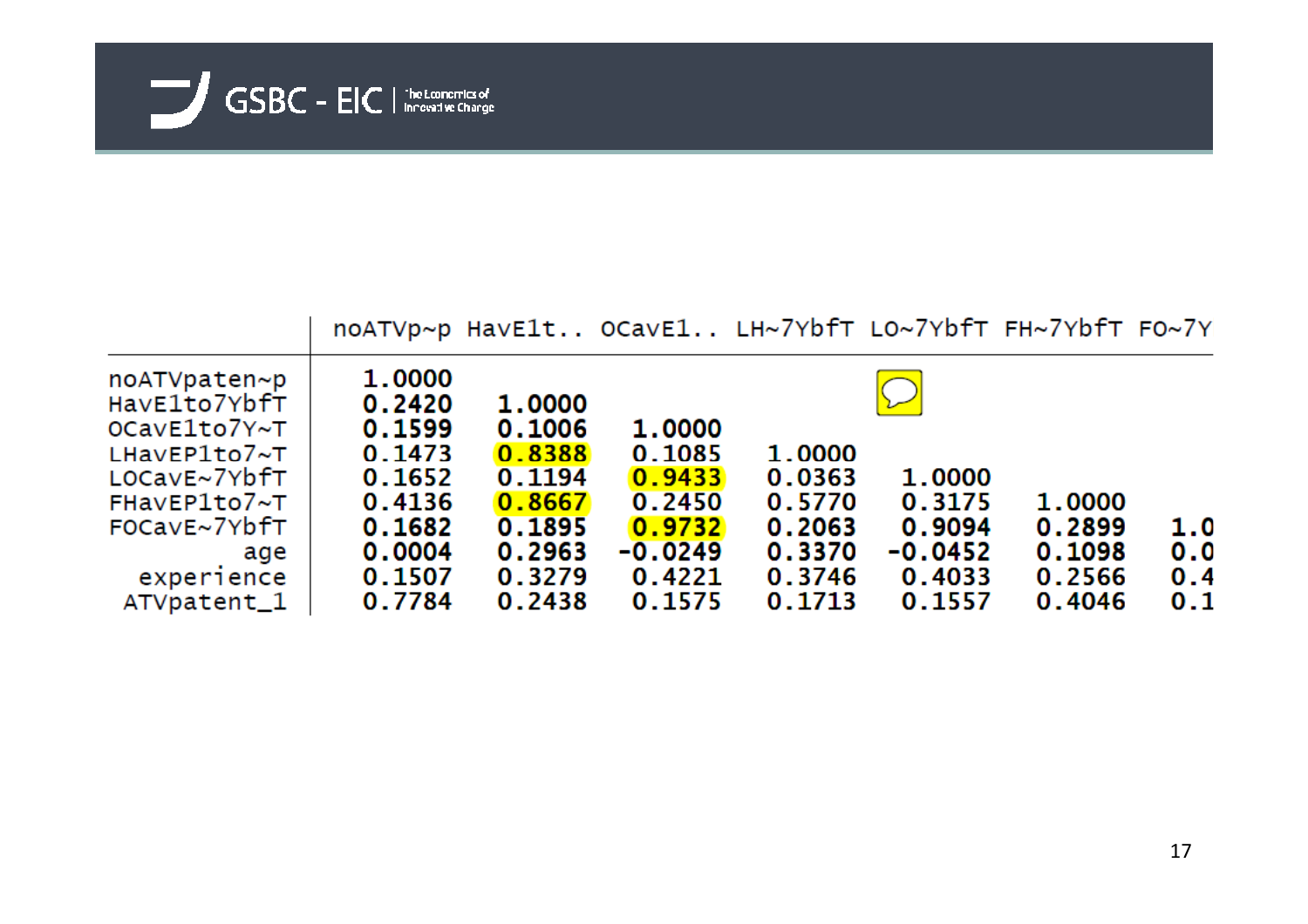

Aghion et al. (2009): **foreign entry**, incumbents across industries, UK $\rightarrow$ positive effect of on incumbents' productivity growth & patenting, only for technological advanced industries

Iacovone et al. (2011): effects of **foreign entry** on domestic incumbents, before/after China's entry into the WTO (2001) $\rightarrow$ induces productive incumbents to innovate more and less productive to innovative less  $\rightarrow$  competition pressure reinforces difference of strong and weak performing firms  $\rightarrow$  spurs a positive selection

Czarnitzki et al. (2008, 2011): CIS data base

→ incumbent leaders show higher R&D intensity than average firms, only **entry threat**<br>→ average firm shows a lower R&D intensity, only if entry threat compared to when th

 $\rightarrow$  average firm shows a lower R&D intensity, only if entry threat compared to when there is none

#### **Contribution to the literature:**

 $\rightarrow$  international entrants: most incumbents, industries at the technological frontier, global markets

- $\rightarrow$  same technological trajectories<br> $\rightarrow$  distinguish between quantitativ
- $\rightarrow$  distinguish between quantitative & qualitative entry<br>  $\rightarrow$  firm level empirical evidence for beterogeneous resr
- $\rightarrow$  firm level empirical evidence for heterogeneous response of incumbents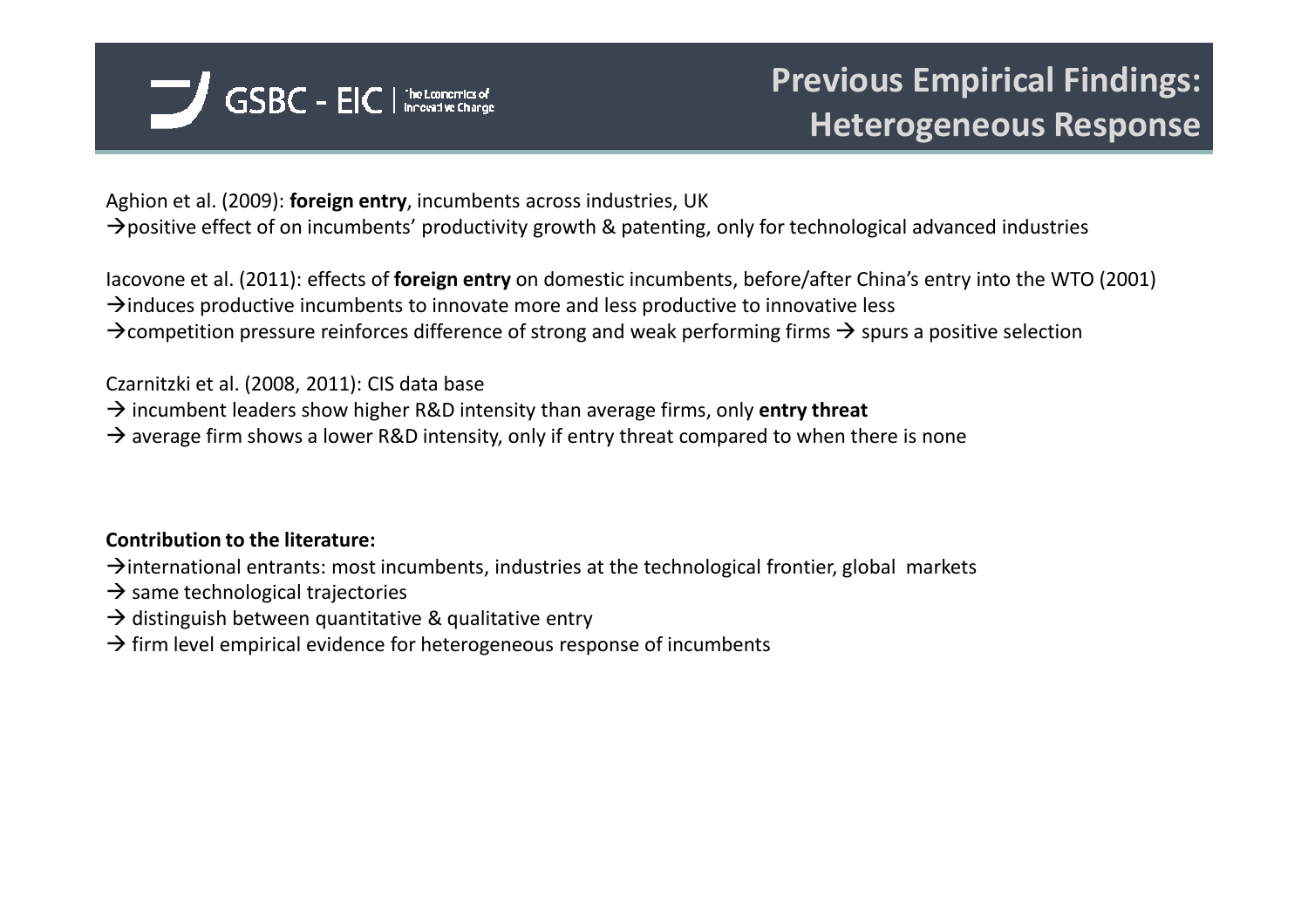|--|--|--|--|--|--|--|

**JD5** Josi; 23.07.2013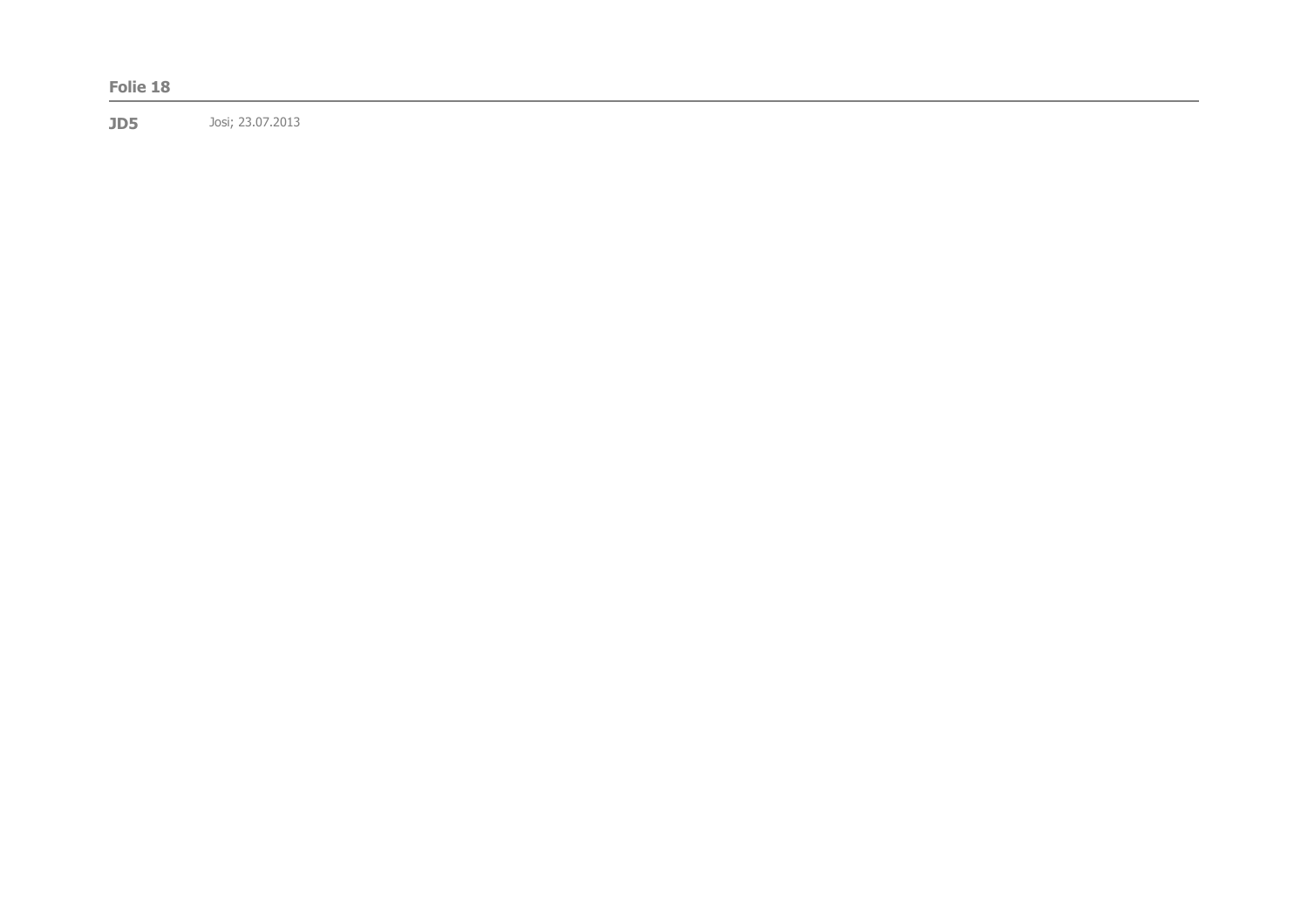

# **Sustainable Entrepreneurship**



FIGURE 1: SUE PUBLICATIONS BETWEEN 1999 & 2010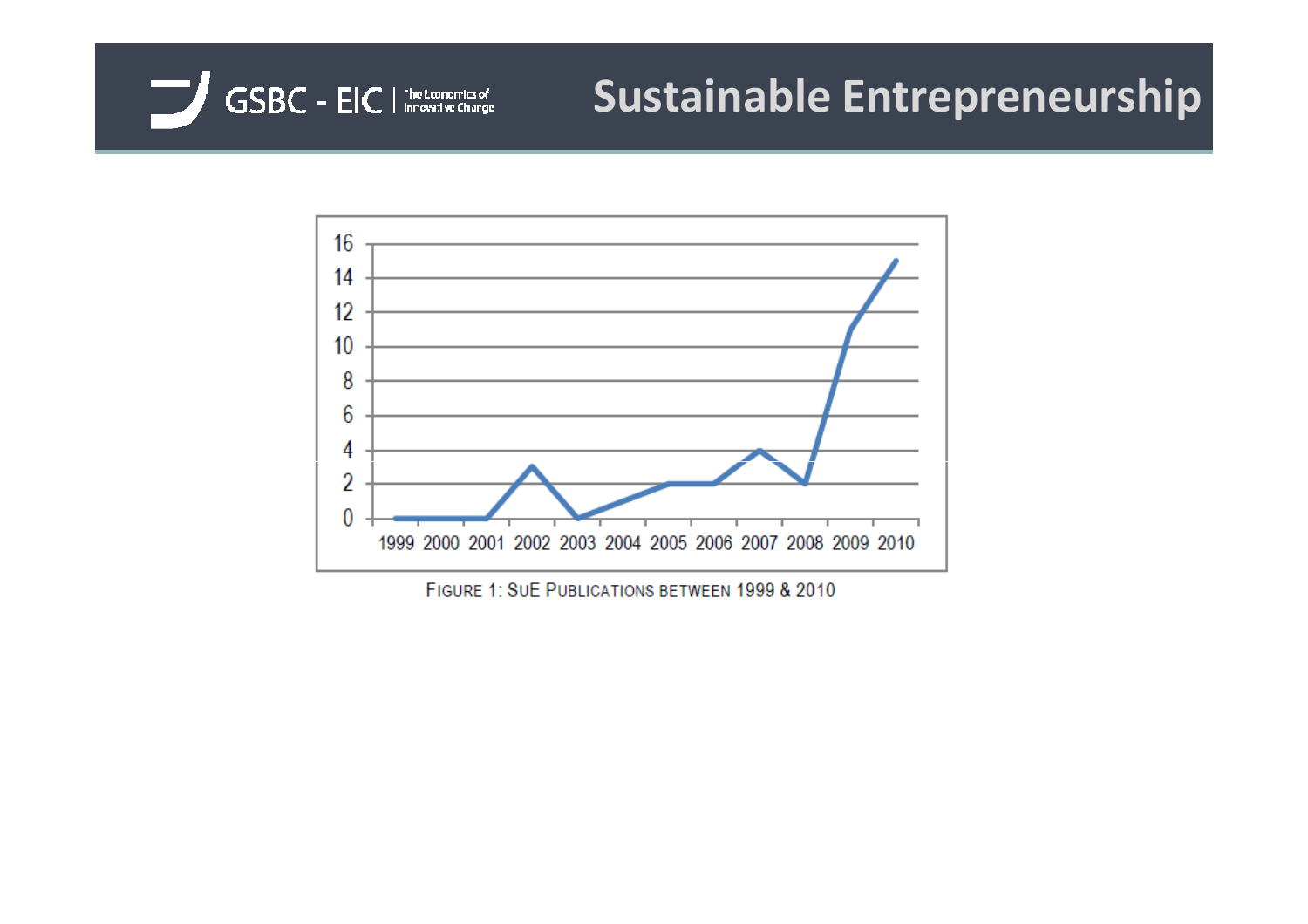

•Hence, if entry is crucial to spark the sustainable transition of the automotive industry & escape lock-in $\rightarrow$ highly important also from a political point of view to maintain a sufficient entrepreneurship friendly environment in order to allow for the competitive forces to contribute to the sustainable structural change dynamic.

- • Therefore, this case study tries to contribute to disentangle the competitive forces of entry imposed on incumbents.
- • It seeks to gain more insight on whether it is rather the quantitative pure presence or rather the qualitative component of entry in terms of their expertise that causes the incumbents to react and to eventually spark this structural change process in the automotive industry.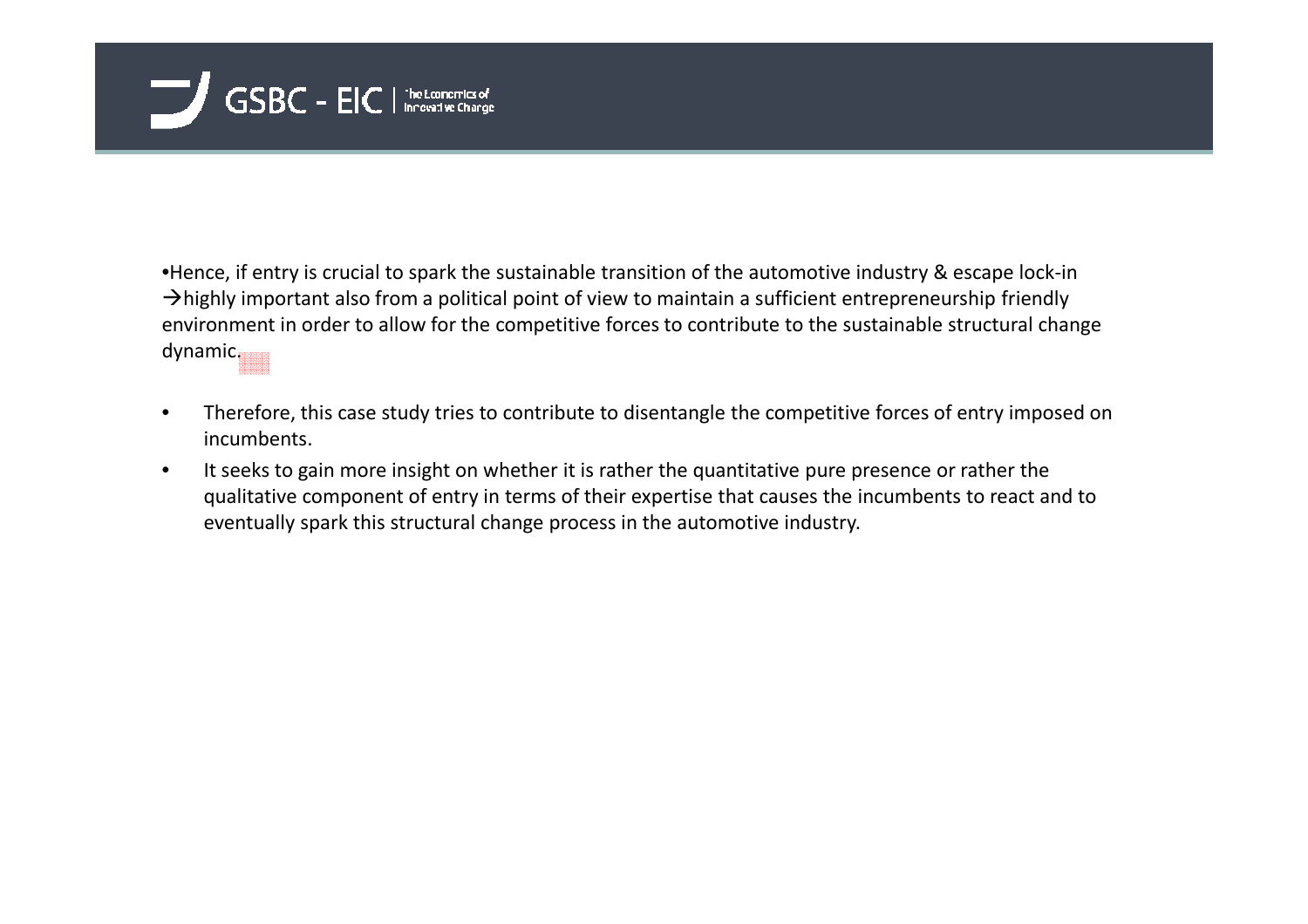



where t=1977,..., 2009; i=1,...hc, rc, ic,...,m; Inc= F or L

 $\rightarrow$  Endogeneity: lag years, incumbents: application dates, entrants: publication dates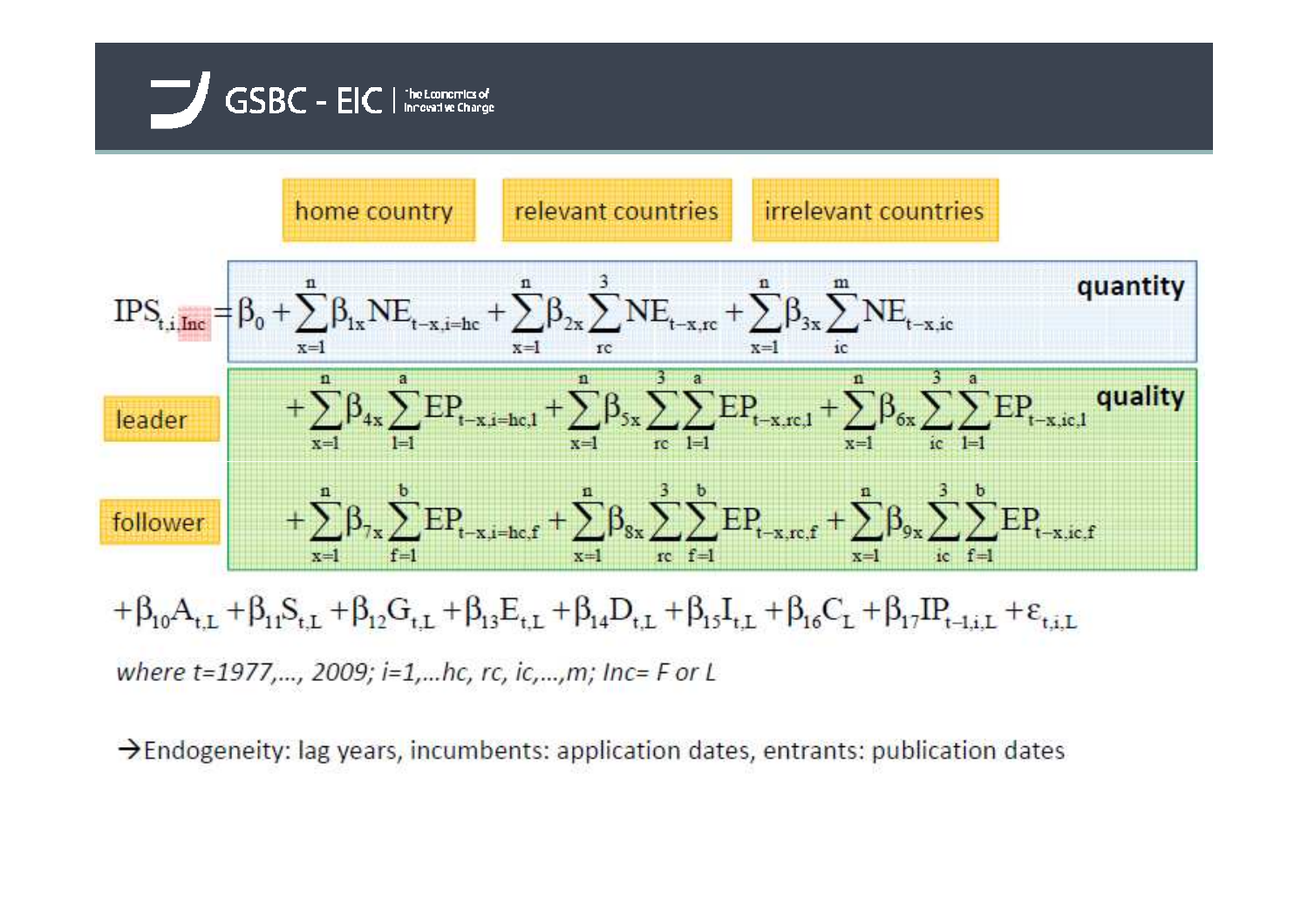![](_page_22_Picture_0.jpeg)

![](_page_22_Figure_1.jpeg)

![](_page_22_Picture_2.jpeg)